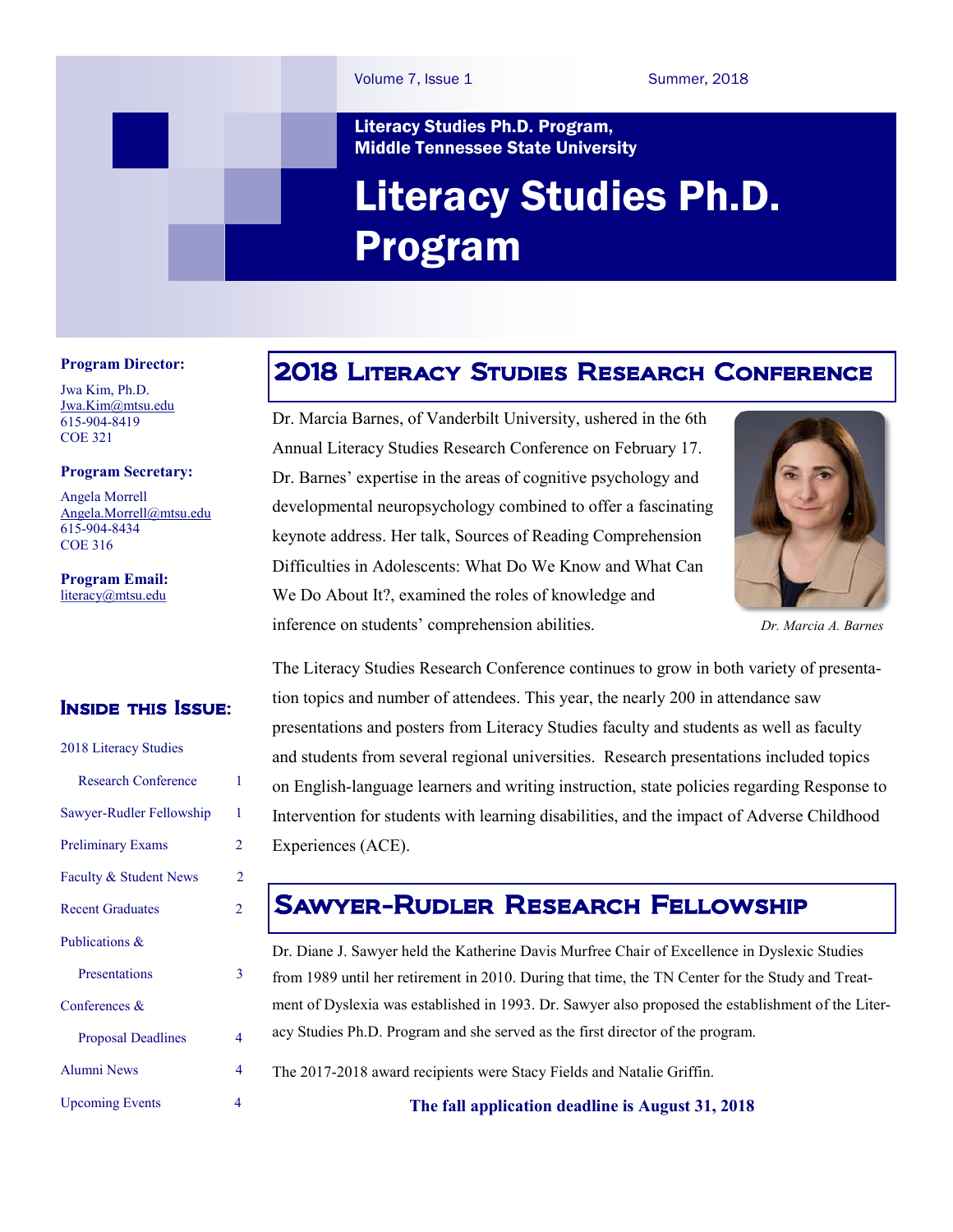*Congratulations to the following students for successfully completing preliminary examinations.* 

Stacy Fields—*Summer 2017*

Adam Rollins—*Fall 2017*

Kelli Wallace—*Fall 2017*

Victoria Gay—*Spring 2018*

Melissa McMahan—*Spring 2018*

Leticia Skae—*Spring 2018*

Daren Li—*Summer 2018*



## PRELIMINARY EXAMS | FACULTY & STUDENT NEWS

- The program's Outstanding Students Award in Literacy Studies 2017-2018 was awarded to Stacy Fields and Qian Wang
- Stacy Fields and Qian Wang were awarded the Ethel Bowden Stricklin Scholarship
- Dr. Eric Oslund was awarded the Faculty Research and Creative Activity Grant to examine teacher knowledge of RTI and data-based decision making
- Daren Li was awarded a Provost Writing Fellowship for Fall 2018 and Spring 2019
- Jennifer Meyer was elected as the TESOL International CALL-IS Co-Chair Elect for a three-year term
- Tim Nelson accepted a position as an MTSU faculty member in the University Studies department
- Dr. Elleman was promoted to Associate Professor and granted tenure at MTSU

### Congratulations to These recent Graduates

#### **Weon H. Kim**

#### **Summer 2017**

**Application of the IRT and TRT Models to a Reading Comprehension Test**

> *Dissertation Committee* Dr. Amy M. Elleman, Chair Dr. Ying Jin Dr. Mohammed Albakry

### **Karen N. Reed**

#### **Fall 2017**

#### **Empowering School Librarians to be Literacy Instruction Leaders Through Professional Development**

*Dissertation Committee* Dr. Eric L. Oslund, Chair Dr. Amy M. Elleman Dr. Charles D. Milligan Dr. Terri J. Tharp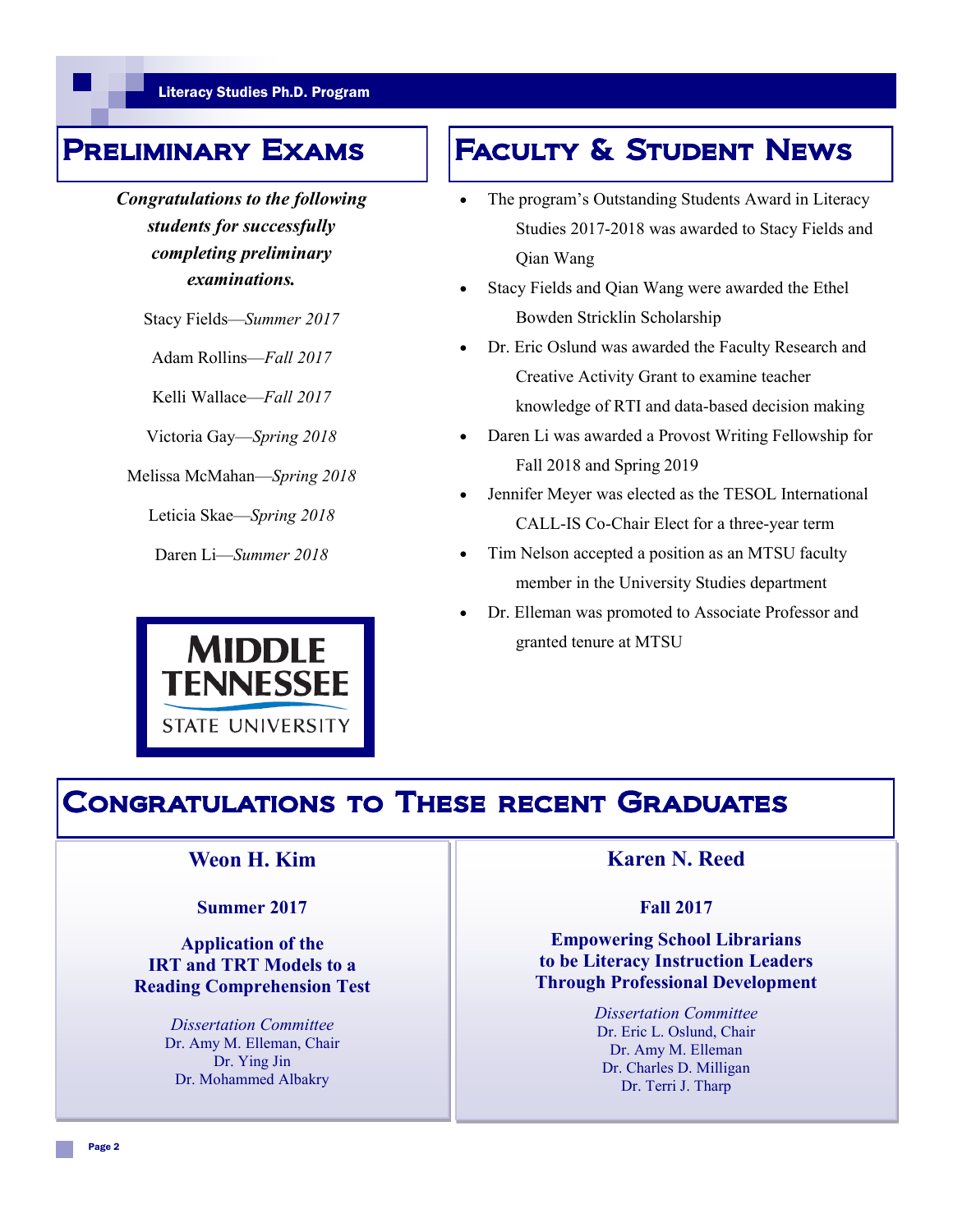## Publications & Presentations

- Briggs, L., & Kim, J. K. (2017, July). Students' SES and growth trajectories on narrative and informative/explanatory text: a latent growth curve analysis. Presented at the annual meeting of the Society for the Scientific Study of Reading, Halifax, Nova Scotia.
- Coggins, J., Adkins, K., & Briggs, L. (2017, October). RTI tier III reading instruction and knowing when to refer for SpEd. Presented at the 2017 annual LEAD Conference, Nashville, TN.
- Cornett, R. & O'Neal, D. (2017, December). Camp Wildcat: Writing a Read to be Ready grant. Presented at the Tennessee Reading Association's annual conference in Murfreesboro, TN.
- Elleman, A. M. (2017). Examining the impact of inference instruction on the literal and inferential comprehension of skilled and less skilled readers: A meta-analytic review. *Journal of Educational Psychology, 109*(6), 761-781.
- Elleman, A. M., Steacy, L. M., Elmore, J., Fitzgerald, J., Borovsky, A., Compton, D. L., Coyne-Green, A., Pritchard, E., Olson, C., Fields, S., & Griffiths, N. (2017, April). Modeling the complex nature of vocabulary learning for students with learning differences. Vocabulary SIG presentation at the American Education Research Association Conference, San Antonio, TX.
- \*Fields, S., Gay, V., Talbert, S., Elleman, A.M., Olson, C. (2017, July). Feedback for adolescent ELL writers: A meta-analysis. Presented at Society for the Scientific Study of Reading, July 15, 2017, Halifax, Nova Scotia.
- Fogarty, M., Clemens, N., Simmons, D., Anderson, L., Davis, J., Smith, A., Wang, H., Kwok, O., Simmons, L., & Oslund, E. L. (2017). Impact of technology-mediated reading intervention on adolescents' reading comprehension. *Journal of Research on Educational Effectiveness.*
- Fotidzis, T. S., & Magne, C. L. (September, 2017). Relationship between phonology, prosody, and reading skills: A mismatch negativity experimental paradigm. Poster session presented at the 23rd Annual Architectures and Mechanics of Language Processing Conference, Lancaster University, Lancaster, England, United Kingdom.
- Meyer, J. (2017, November). Transforming instruction: Successfully implementing collaborative teaching. Speech presented at LaTESOL, New Orleans, LA.
- Oslund, E. L., Hagan-Burke, S., Simmons, D. C., Clemens, N. H., Simmons, L. E., Taylor, A., Kwok, O., & Coyne, M. D. (2017). The predictive validity of curriculum-embedded measures on outcomes of kindergarteners identified as at-risk of reading difficulty. *Journal of Learning Disabilities*.
- Reed, K. N., & Oslund, E. L. (2017, November). School librarians as co-teachers of literacy: A study of librarian perceptions and knowledge in the context of the literacy instruction role. Paper presented at the annual meeting of the American Association of School Librarians (AASL), Phoenix, AZ.
- Schrodt, K., Cornett, R., & Tharp, T. (2017, July). Reimagining the literacy connections between theory and practice for teacher candidates. Poster presentation at the International Literacy Association's annual conference in Orlando, Florida.
- Thomas, D. (2018). Really? That counts? A sociocultural examination of post-secondary literature circles. *Journal of College Literacy and Learning*.
- Wallace, K., & Fields, S. (2018, February). Effective implementation of literacy instruction for English language learners. Presented at the 6<sup>th</sup> Annual Literacy Research Conference, Middle Tennessee State University, Murfreesboro, TN.
- Wang, Q. (2017). The predictability of CCSS categories in the 3<sup>rd</sup> grade English language arts test for E2L and non-E2L status through discriminant analysis. Presented at the annual meeting of the Society for the Scientific Study of Reading, Halifax, Nova Scotia.
- \*This poster earned the Clouse-Elrod Education Research Award at the COE Awards